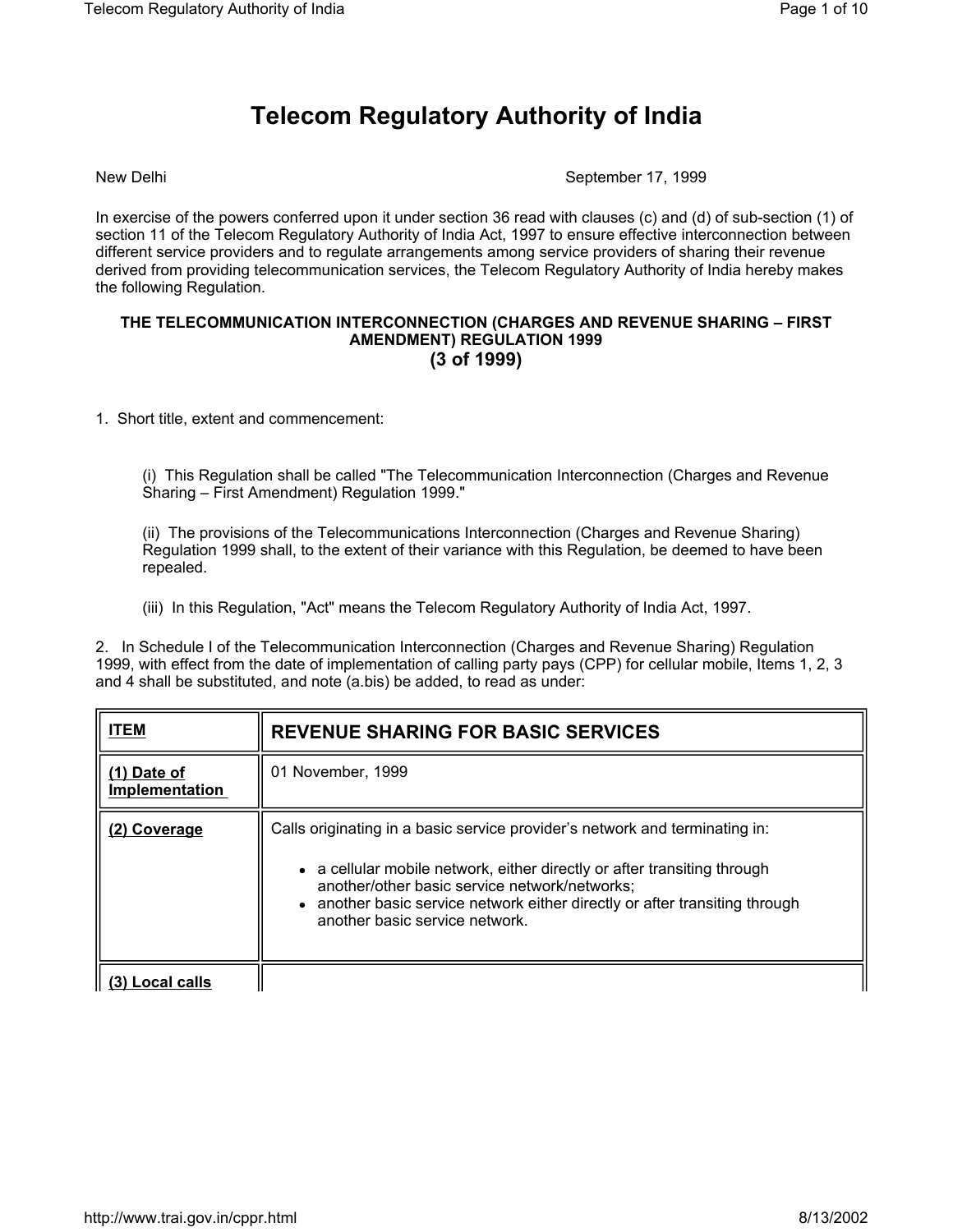| (see note a.bis)                                                                                               |                                                                                                                                                             |                                                                                                                                                                             |
|----------------------------------------------------------------------------------------------------------------|-------------------------------------------------------------------------------------------------------------------------------------------------------------|-----------------------------------------------------------------------------------------------------------------------------------------------------------------------------|
| (3.a) To cellular<br>mobile subscriber<br>(for calls directly                                                  | For each answered call, the originating service provider to pay a mobile termination<br>charge (MTC) to the terminating cellular mobile network as follows: |                                                                                                                                                                             |
| handed over to the<br>terminating<br>network)                                                                  | Duration of the answered call<br>(seconds)                                                                                                                  | MTC to be paid<br>(Rs.)                                                                                                                                                     |
|                                                                                                                | Less than 60 seconds                                                                                                                                        | 1.60                                                                                                                                                                        |
|                                                                                                                | 60 seconds or more, but<br>less than 120 seconds                                                                                                            | 2.40                                                                                                                                                                        |
|                                                                                                                | Each subsequent unit of An additional<br>60 seconds                                                                                                         | 0.80                                                                                                                                                                        |
| (3.b) To cellular<br>mobile subscriber<br>(for calls handed                                                    | as follows:                                                                                                                                                 | For each answered call, the originating service provider to pay to the transit network                                                                                      |
| over to the<br>terminating                                                                                     | (a) An amount for MTC as specified in Item (3.a) above                                                                                                      |                                                                                                                                                                             |
| network through a<br>transit network)                                                                          |                                                                                                                                                             | And                                                                                                                                                                         |
|                                                                                                                | (b) An amount for usage charge to the transit network as follows:                                                                                           |                                                                                                                                                                             |
|                                                                                                                | • Rs. 0.40 for duration of the answered call less than 60 seconds, and<br>seconds onwards.                                                                  | • Rs. 0.20 for each subsequent unit interval of 60 seconds calculated from 60                                                                                               |
| (3.c) Calls to basic<br>service                                                                                | Bill and keep for each service provider.                                                                                                                    |                                                                                                                                                                             |
| subscriber                                                                                                     |                                                                                                                                                             |                                                                                                                                                                             |
| (4) Domestic long<br>distance calls                                                                            |                                                                                                                                                             |                                                                                                                                                                             |
| (4.a) To cellular<br>mobile subscriber<br>(for calls directly<br>handed over to the<br>terminating<br>network) | above, i.e.:                                                                                                                                                | For each answered call, the originating service provider to pay a mobile termination<br>charge (MTC) to the terminating cellular mobile network, as specified in Item (3.a) |
|                                                                                                                | from 60 seconds onwards.                                                                                                                                    | • Rs. 1.60 for the duration of the answered call of less than 60 seconds, and<br>• Rs. 0.80 for each subsequent unit interval of up to 60 seconds calculated                |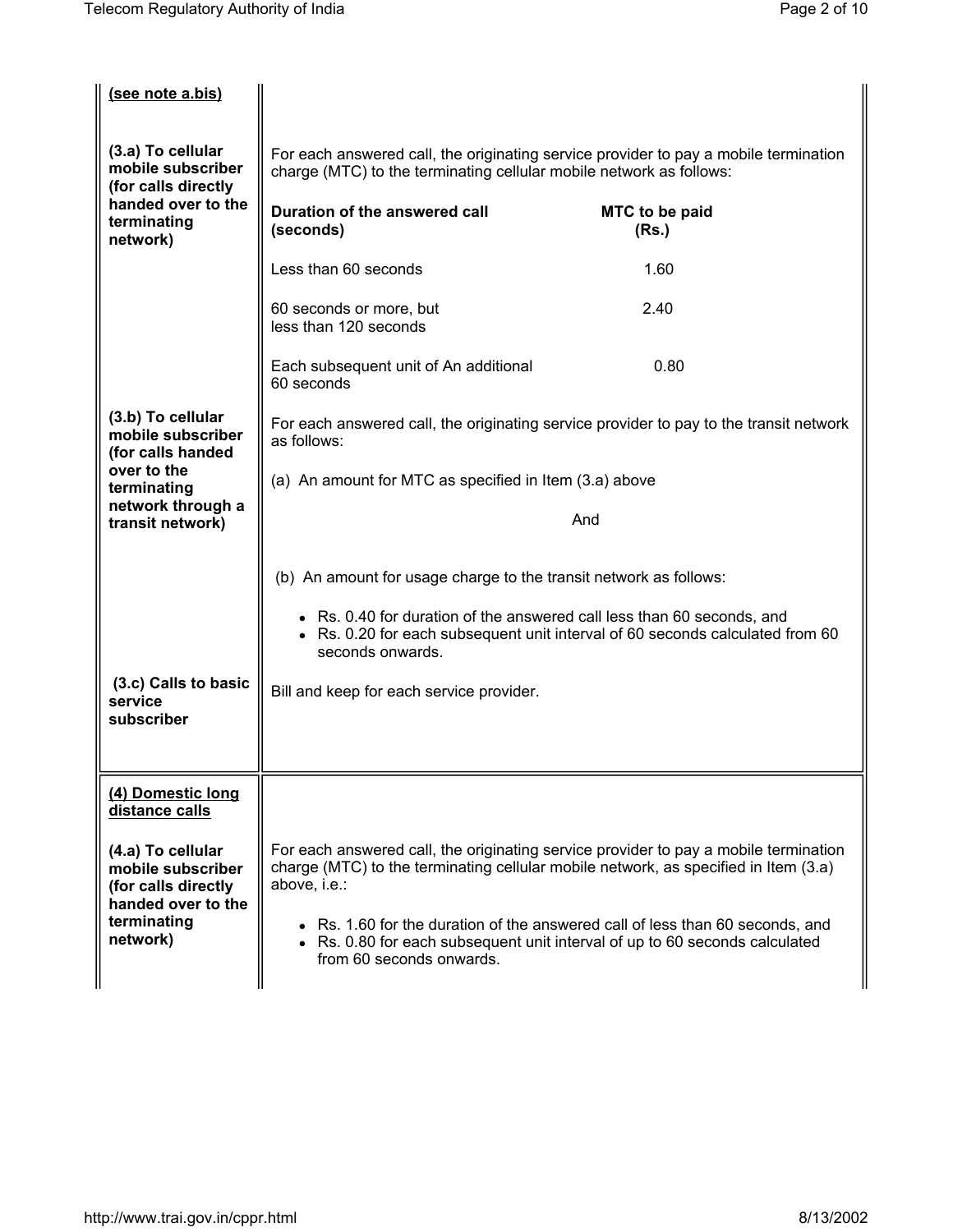| (4.b) To cellular<br>mobile subscriber<br>(for calls handed<br>over to the<br>terminating<br>network through a<br>transit network) | For each answered call, the originating service provider to pay to the transit network<br>as follows:                                                                                                                                                                                                                                                                        |
|------------------------------------------------------------------------------------------------------------------------------------|------------------------------------------------------------------------------------------------------------------------------------------------------------------------------------------------------------------------------------------------------------------------------------------------------------------------------------------------------------------------------|
|                                                                                                                                    | (a) An amount for MTC as specified in Item (3.a) above, i.e.                                                                                                                                                                                                                                                                                                                 |
|                                                                                                                                    | • Rs. 1.60 for the duration of the answered call of less than 60 seconds, and<br>• Rs. 0.80 for each subsequent unit interval of up to 60 seconds calculated<br>from 60 seconds onwards.<br>And                                                                                                                                                                              |
|                                                                                                                                    | (b) An amount for usage charge to the transit network as follows:                                                                                                                                                                                                                                                                                                            |
|                                                                                                                                    | • Rs. 0.48 per unit of measured call for traffic delivered from its network to the<br>network of the transit basic service provider with the call units measured at<br>the point of interconnection for its further carriage from the point of<br>interconnection to destination, based on the STD pulse rate applicable to<br>calls from basic to basic service subscriber. |
| (4.c) Calls to basic<br>service<br>subscribers                                                                                     | The MTC as specified above shall be handed over by the transit network to the<br>terminating cellular mobile network, or in case of additional transit networks being<br>involved MTC to be passed on via these transit networks to the terminating cellular<br>mobile network;                                                                                              |
|                                                                                                                                    | Rs. 0.48 per unit of measured call for traffic delivered from its network to the network<br>of the transit basic service provider for the call units measured at the point of<br>interconnection for its further carriage from the point of interconnection to<br>destination, based on the STD pulse rate.                                                                  |
|                                                                                                                                    | Provided no such charge shall be payable if the point of interconnection is at the<br>destination Short Distance Charging Area (SDCA) and also provided that no such<br>charge will be payable if the terminating service provider requests that the call be<br>handed over by the originating/transit service provider at an SDCA other than the<br>destination SDCA.       |
|                                                                                                                                    | Notes:                                                                                                                                                                                                                                                                                                                                                                       |
|                                                                                                                                    | (a.bis) For calls from basic service subscriber to cellular mobile, "local calls" are<br>calls for which the basic service portion of the call is within the same charging area<br>as for the calling party.                                                                                                                                                                 |

3. In Schedule II of the Telecommunication Interconnection (Charges and Revenue Sharing) Regulation 1999, with effect from the date of implementation of calling party pays (CPP) for cellular mobile, Items 1, 2, 3, 4, 5, 6 and note (a) shall be substituted to read as under:

| <b>ITEM</b>                   | <b>REVENUE SHARING FOR CELLULAR MOBILE</b> |
|-------------------------------|--------------------------------------------|
| (1) Date of<br>Implementation | 01 November, 1999                          |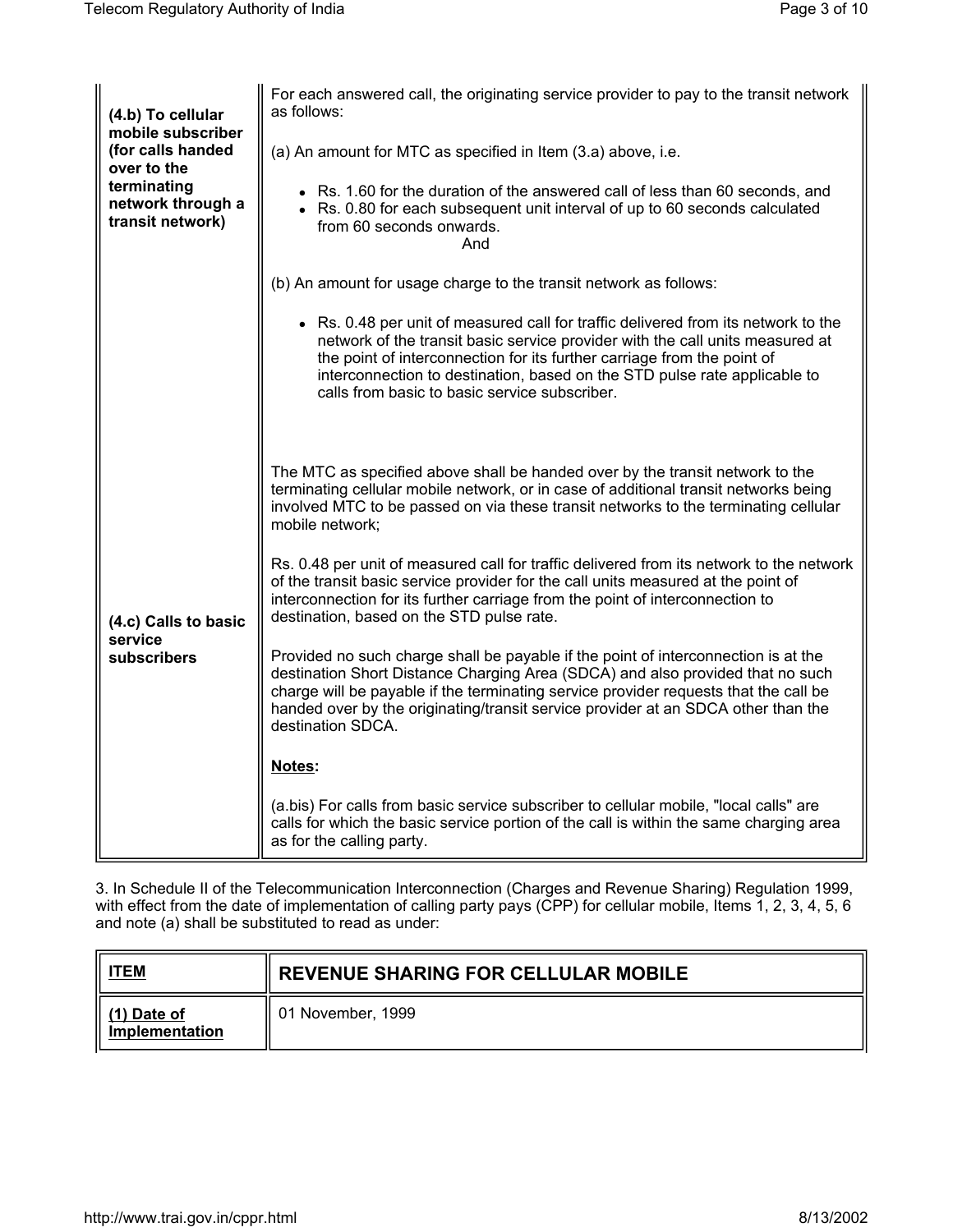| (2) Coverage                                                                                                                 | (a) Calls originating in a cellular mobile service provider's network and transmitted<br>through or terminated in another service provider's network;                                                                                                                               |                         |
|------------------------------------------------------------------------------------------------------------------------------|-------------------------------------------------------------------------------------------------------------------------------------------------------------------------------------------------------------------------------------------------------------------------------------|-------------------------|
|                                                                                                                              | (b) Calls, other than those covered under (a) above or in Schedule I above, that<br>terminate in a cellular mobile network.                                                                                                                                                         |                         |
| (3) Local calls from<br>cellular mobile to:                                                                                  |                                                                                                                                                                                                                                                                                     |                         |
| (3.a) Basic service<br>subscriber                                                                                            | Payment by originating service provider to basic service provider at the rate of Rs.<br>1.20 per unit of metered call, with the number of metered calls measured at the<br>point of interconnection using the pulse rate applicable to a local call by basic<br>service subscriber. |                         |
| (3.b) Cellular<br>mobile subscriber<br>(for calls directly<br>handed over to the<br>terminating                              | For each answered call, the originating service provider to pay a mobile termination<br>charge (MTC) to the terminating cellular mobile network as follows:                                                                                                                         |                         |
|                                                                                                                              | Duration of the answered call<br>(seconds)                                                                                                                                                                                                                                          | MTC to be paid<br>(Rs.) |
| network)                                                                                                                     | Less than 60 seconds                                                                                                                                                                                                                                                                | 1.60                    |
|                                                                                                                              | 60 seconds or more, but<br>less than 120 seconds                                                                                                                                                                                                                                    | 2.40                    |
|                                                                                                                              | Each subsequent unit of An additional<br>60 seconds                                                                                                                                                                                                                                 | 0.80                    |
| (3.c) Cellular mobile<br>subscriber (for<br>calls handed over<br>to the terminating<br>network through a<br>transit network) | For each answered call, the originating service provider to pay to the transit<br>network as follows:                                                                                                                                                                               |                         |
|                                                                                                                              | (a) An amount for MTC as specified in Item (3.b) above, i.e.                                                                                                                                                                                                                        |                         |
|                                                                                                                              | • Rs. 1.60 for the duration of the answered call of less than 60 seconds, and<br>Rs. 0.80 for each subsequent unit interval of up to 60 seconds calculated<br>from 60 seconds onwards.                                                                                              |                         |
|                                                                                                                              | And                                                                                                                                                                                                                                                                                 |                         |
|                                                                                                                              | (b) Usage charge at a rate applicable to local call by basic service subscriber, the<br>amount to be calculated on the basis of Rs. 1.20 per unit of metered call, with<br>number of metered calls measured at the point of interconnection.                                        |                         |
|                                                                                                                              | The MTC specified above shall be handed over by the transit network to the<br>terminating cellular mobile network, or in case of additional transit networks being<br>involved MTC to be passed on via these transit networks to the terminating cellular<br>mobile network.        |                         |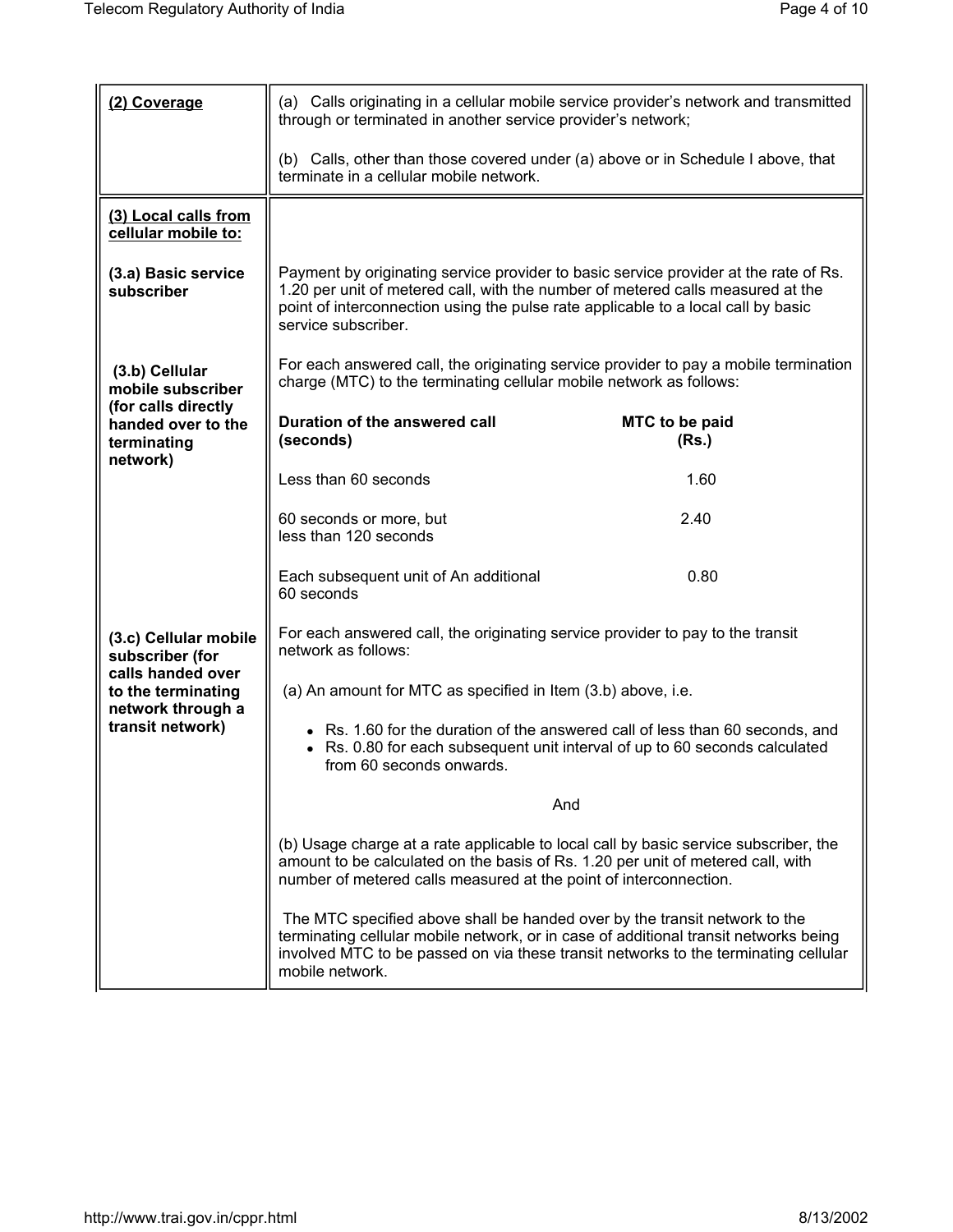| (4) Domestic Long<br>distance calls from<br>cellular mobile to:                                                              |                                                                                                                                                                                                                                                                                                                                                                                                                                                                                                            |
|------------------------------------------------------------------------------------------------------------------------------|------------------------------------------------------------------------------------------------------------------------------------------------------------------------------------------------------------------------------------------------------------------------------------------------------------------------------------------------------------------------------------------------------------------------------------------------------------------------------------------------------------|
| (4.a) Basic service<br>subscriber                                                                                            | The originating service provider to pay the basic service provider at a rate<br>applicable to domestic long distance calls. The charge shall be Rs. 1.20 per unit of<br>metered call, with the number of metered calls measured at the pulse rate<br>applicable to long distance calls to basic service subscriber, and the chargeable<br>distance equal to the distance of the call carried by the basic service provider for an<br>equivalent STD measured from point of interconnection to destination. |
| (4.b) Cellular mobile<br>subscriber (for<br>calls directly<br>handed over to the<br>terminating<br>network)                  | For each answered call, the originating service provider to pay an amount for MTC<br>as specified in Item (3.b) above, i.e.                                                                                                                                                                                                                                                                                                                                                                                |
|                                                                                                                              | • Rs. 1.60 for the duration of the answered call of less than 60 seconds, and<br>• Rs. 0.80 for each subsequent unit interval of up to 60 seconds calculated<br>from 60 seconds onwards.                                                                                                                                                                                                                                                                                                                   |
| (4.c) Cellular mobile<br>subscriber (for<br>calls handed over<br>to the terminating<br>network through a<br>transit network) | For each answered call, the originating service provider to pay:                                                                                                                                                                                                                                                                                                                                                                                                                                           |
|                                                                                                                              | (a) A mobile termination charge (MTC) to the terminating cellular mobile network as<br>specified in Item (3.b) above, i.e.:                                                                                                                                                                                                                                                                                                                                                                                |
|                                                                                                                              | • Rs. 1.60 for the duration of the answered call of less than 60 seconds, and<br>• Rs. 0.80 for each subsequent unit interval of up to 60 seconds calculated<br>from 60 seconds onwards.                                                                                                                                                                                                                                                                                                                   |
|                                                                                                                              | And                                                                                                                                                                                                                                                                                                                                                                                                                                                                                                        |
|                                                                                                                              | (b) Usage charge to the transit network at Rs. 1.20 per unit of metered call, with<br>the number of metered calls measured at the pulse rate applicable to basic service<br>long distance calls, with the chargeable distance equal to the distance of the call<br>carried by the basic service provider for an equivalent STD call to basic service<br>subscriber, measured from point of interconnection where call is handed over to<br>the basic service provider.                                     |
|                                                                                                                              | The MTC specified above shall be handed over by the transit network to the<br>terminating cellular mobile network, or in case of additional transit networks being<br>involved MTC to be passed on via these transit networks to the terminating cellular<br>mobile network.                                                                                                                                                                                                                               |
| (5) International<br>calls from cellular<br>mobile                                                                           | Payment to basic service provider at a rate applicable to international calls. The<br>charge shall be Rs. 1.20 per unit of metered call, with the number of metered calls<br>measured at the point of interconnection at a pulse rate applicable to an equivalent<br>international call made by a basic service subscriber.                                                                                                                                                                                |
| (6) International<br>calls to cellular                                                                                       | The terminating cellular service provider to receive:                                                                                                                                                                                                                                                                                                                                                                                                                                                      |
| mobile subscriber                                                                                                            | • Rs. 1.60 for the duration of the answered call of less than 60 seconds, and<br>• Rs. 0.80 for each subsequent unit interval of up to 60 seconds calculated<br>from 60 seconds onwards.                                                                                                                                                                                                                                                                                                                   |
|                                                                                                                              | The payment of this amount is to be made by the service provider handing over the<br>call to the terminating cellular mobile network.                                                                                                                                                                                                                                                                                                                                                                      |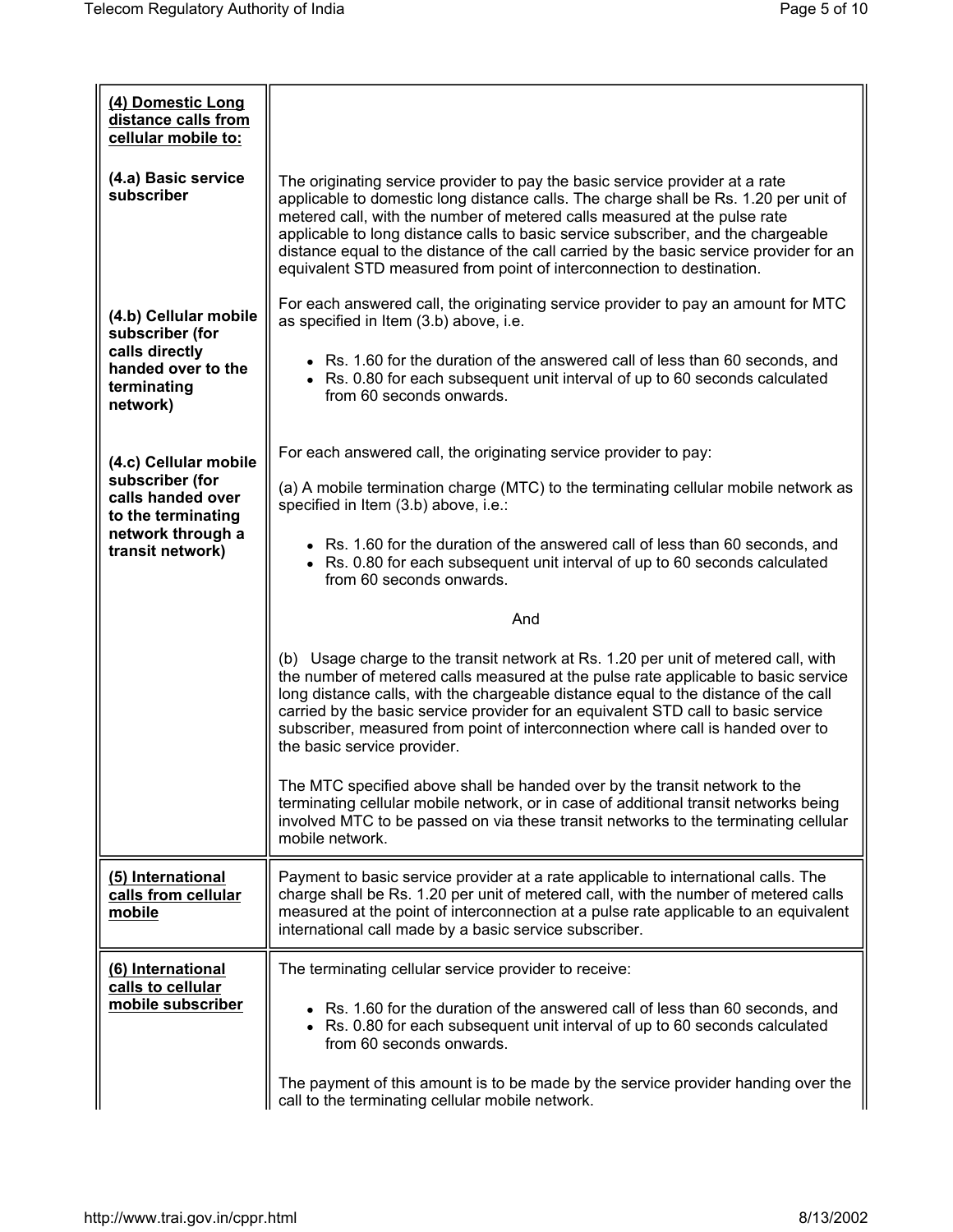|        | Notes:                                                                                                                                                                               |
|--------|--------------------------------------------------------------------------------------------------------------------------------------------------------------------------------------|
|        | (a) The definition of "local calls" to ascertain revenue sharing with basic service<br>providers for calls carried by them is the same as in notes (a) and (a.bis) in<br>Schedule I. |
| Notos: |                                                                                                                                                                                      |

**Notes**:

- 1. Call-forwarding to be treated as two call-components, one from calling party to called party prior to call being forwarded, another from called party to the point where call is forwarded. Revenue sharing in this Regulation to apply to each of the two components separately, as if they are two different calls.
- 2. Roaming to be treated as two calls, similar to call-forwarding. One is from calling party to the called party, prior to the transfer of the call (if any) to the called party in case of roaming. The other, in case of roaming, is from the home location of the called number to the roamer. Revenue sharing in this Regulation to apply to each of the two components separately, as if they are two different calls.
- 3. This Order contains at Annex A, an Explanatory Memorandum 1 that explains the reasons for this amendment to the Telecommunication Tariff Order 1999.

BY ORDER

Harsha Vardhana Singh Economic Advisor

## **ANNEX A EXPLANATORY MEMORANDUM - 1**

1. A calling party pays (CPP) regime has been made effective from 1 November, 1999 through the Telecommunication Tariff (Fifth Amendment) Order 1999. The CPP regime involves changes in tariffs for basic and cellular mobile subscribers, as well as introduction of a revenue sharing arrangement among these service providers. Revised tariffs for the CPP regime have been notified by the Telecommunication Tariff (Fifth Amendment) Order 1999. This Regulation provides the revised regime for revenue sharing among various service providers as a result of implementing CPP for cellular mobile.

2. The main feature of a CPP regime for cellular mobile is that no payment is made for incoming calls by the cellular subscriber. The present standard cellular mobile tariff for incoming and outgoing calls is based on costs incurred by the cellular mobile service provider. In a system of cost-based tariffs, to the extent tariffs do not cover costs (such as for incoming calls in a CPP regime), revenue from some other source should cover the costs incurred. Under CPP, normally such revenue is obtained by the cellular mobile service provider in the form of a share of revenue earned by the basic service network from calls made to cellular mobile.

3. The cellular mobile service provider should receive a revenue share for the calls that terminate on its network because the cellular mobile service provider must be paid for the task performed by its network in completing the call.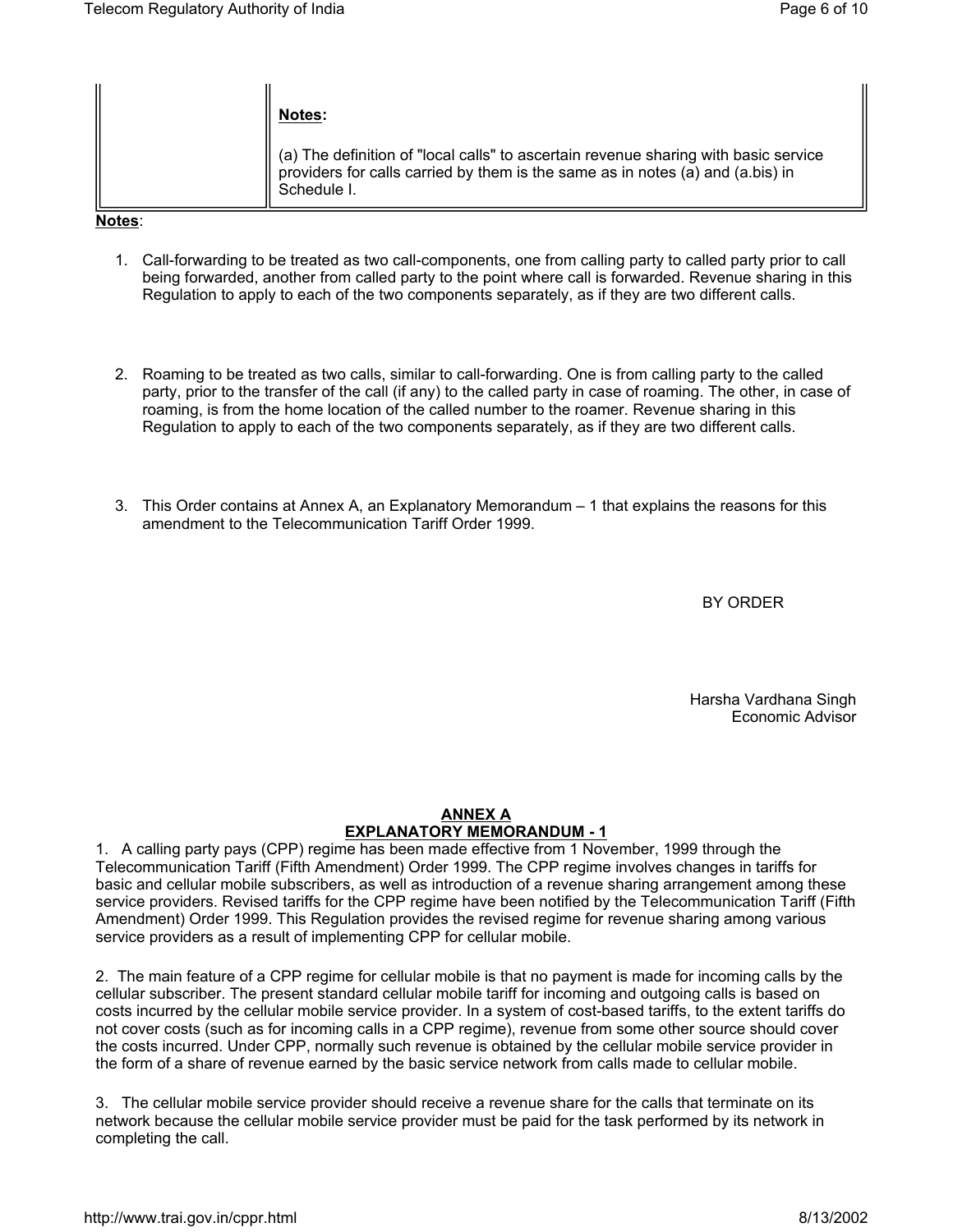4. The Authority is in the process of preparing a consultation paper on access/usage charge which will determine usage charges that must be paid to different networks for their contribution towards carriage/completion of a call. In this Regulation, the revenue share specified for cellular mobile is not a costbased usage charge, but only an ad interim revenue share to be replaced later by usage charge (revenue share) based on a more detailed analysis of the costs involved. In due time, that system will replace the prevailing system under which for calls handed over to the basic service network a charge of Rs. 1.20 per metered call unit (i.e. the maximum call charge) is paid by the cellular mobile service provider, and the terminating cellular network does not receive any revenue share for calls handed to it by the basic service network.

5. The Authority's second Consultation Paper on tariffs (Consultation Paper No. 98/3, dated 9 September, 1999) discussed in some detail the tariffs for calls from basic to cellular mobile and the revenue shares of these networks in these calls. The Consultation Paper had suggested that calls made by basic service subscriber to cellular mobile subscribers be charged at Rs. 3.90 per minute, and 85 per cent of this amount be passed on to the cellular mobile service provider. The Paper also showed that implementation of CPP for cellular mobile involved a higher call charge for calls from basic to cellular mobile than for calls from basic to basic network. This is because:

- $\circ$  calls to cellular mobile are premium calls because these calls enable contacting a person on the move;
- $\circ$  the revenue share to be provided to cellular mobile also implies the need for a higher call charge for calls from basic to cellular mobile.

6. The Authority has received several comments on its proposals in the second Consultation Paper on tariffs regarding both the charge for calls from basic service to cellular mobile and revenue share to be provided to cellular mobile under CPP. The introduction of CPP is supported in general. However, some state that a tariff of Rs. 3.90 per minute (or of Rs. 3.60 per minute subsequent to the tariffs specified in Telecommunication Tariff Order ("TTO") 1999) is too high an amount, and will discourage calls being made from basic service subscriber to cellular mobile subscriber. Further, basic service providers want to retain 40 to 50 per cent of the amount charged per minute for such calls, while the cellular mobile service providers want a share larger than 85 per cent proposed in the second Consultation Paper on tariffs. Both support their claims on the grounds that their revenues would decline in the alternative scenario.

7. In the course of the Authority's consideration of the tariff regime under CPP, there was a major policy development that led to an ad interim change in the license fee payments by cellular service providers. Under the new regime, there would, in general, be a substantial reduction in the license fee payments by the service providers. The reduction in license fee, which is an element of cost, would improve the viability of the service providers. The Authority recognizes that there is still a measure of uncertainty about the application of the revenue share arrangement. However, the Authority is of the opinion that when there are substantial cost changes, the tariff should reflect these changes. For instance, with the cost decrease encompassed in the migration to the new license fee regime, the benefit should be passed on also to the customer in the form of lower tariffs. Consequently, the Authority prepared a consultation paper (Consultation paper No. 99/4, dated 31 August, 1999) based on quick estimates, and proposed certain tariff reduction arising due to the changed license fee regime within a framework of CPP for cellular mobile.

8. In this paper, the Authority proposed lower tariffs for customers on an ad interim basis, till the final license fee regime was specified. These proposals included, inter alia, a low charge for calls from basic service to cellular mobile, and a revenue share of Rs. 0.60 per metered call for the terminating cellular network. To provide a reasonable initial revenue share, calls to cellular mobile were proposed with a double pulse instead of the normal single pulse. A pulse rate of 120 seconds was specified thereafter. The proposal basically encompassed an objective of not introducing in the interim tariff regime any substantial change in the prevailing tariffs for calls from basic service to cellular mobile. An underlying consideration of the proposal was also that the proposed tariffs were ad interim, and the low revenue share for cellular mobile could be sustained for the interim period of application.

9. Consultations held on the proposals in Consultation Paper of 31 August, 1999 suggested that the proposed tariff and revenue sharing regimes would likely encourage an increase in incoming calls, including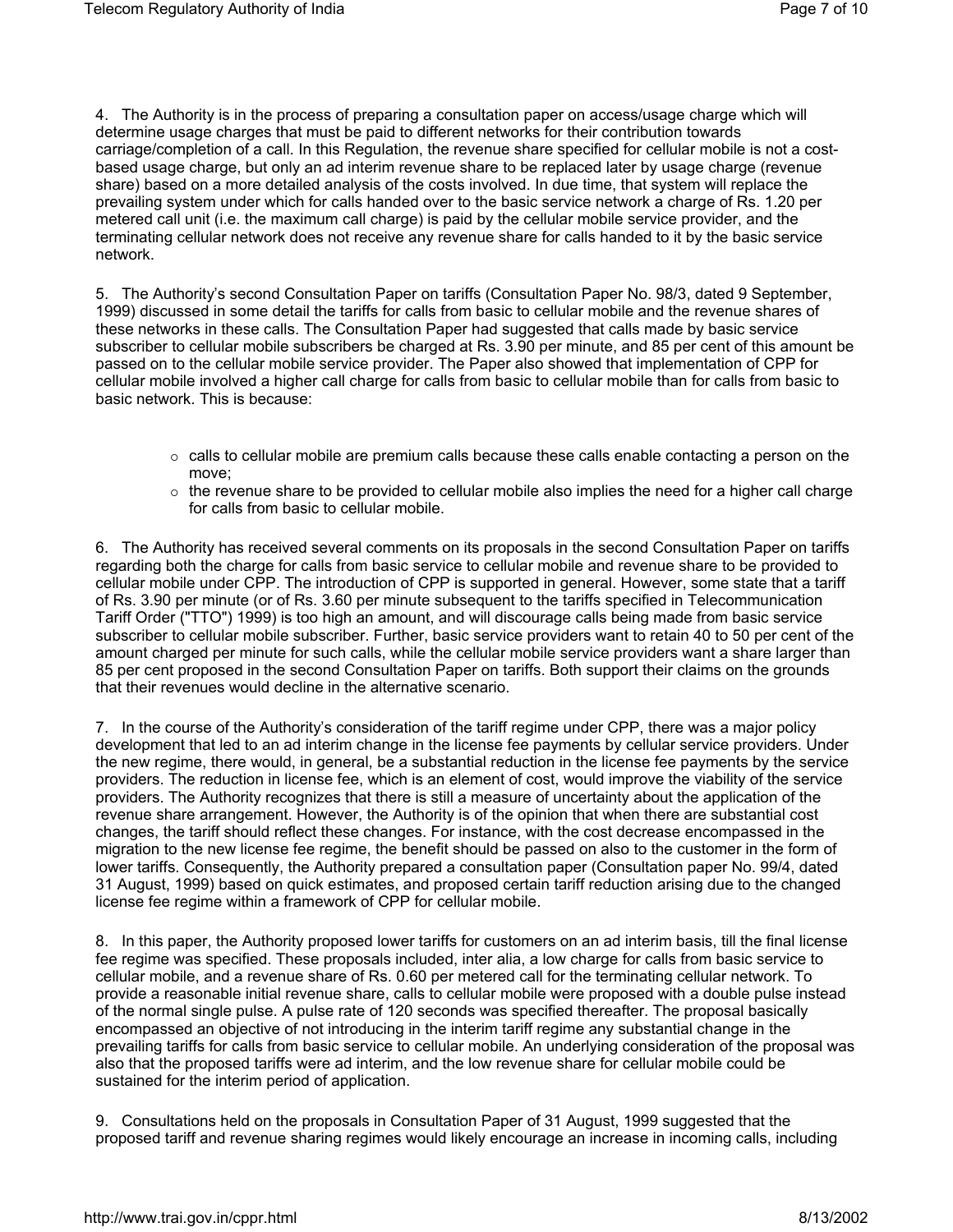due to call-back from basic service to cellular mobile. Even within the interim period for the proposed tariffs, this was likely to lead to an enhanced adverse effect of a below-cost amount provided to cellular mobile service providers for incoming calls.

10. As mentioned in the Telecommunication Tariff (Fifth Amendment) Order 1999, the Authority has taken account of certain comments in the present exercise, and will address some of them (e.g., cash flow situation of service providers) in the more detailed forthcoming consultation process to assist the Authority in recommending the percentage of revenue share that should be charged as license fee.

11. While bearing in mind that the tariffs and revenue shares are being specified only as ad interim measures, the Authority has decided to deal with the likely large increase in incoming calls and call-back to cellular mobile in two different ways:

- $\circ$  it has introduced certain tariff changes that would reduce the incentives for call-back;
- $\circ$  a slightly higher revenue share is provided from basic service to cellular mobile network.

12. As explained in greater detail in the Telecommunication Tariff (Fifth Amendment) Order 1999, the initial pulse rate for outgoing calls from cellular mobile has been specified at 60 seconds, followed by pulse rates of 30 seconds each. The pulse rate for local calls from basic to cellular mobile has been specified as double pulse on answer, followed by a pulse rate of 60 seconds. The consequent increase in tariffs has been kept much below international experience for tariff rationalization that has accompanied the introduction of a CPP regime.

13. Available data suggests that the average duration of a local call from basic to cellular mobile is less than two minutes, and in certain cases is slightly less than one minute. For such average duration, the charge for these premium calls will become two to three time the present charge. This is substantially below the charge proposed in the second Consultation Paper on tariffs, and below the general call charge differential that characterises the international situation. The reasons for this include:

- $\circ$  it is desirable to keep average charges for subscribers at a level lower than that specified in the paper;
- $\circ$  the pulse rates specified by the Authority help maintain a reasonable revenue level for the basic service operator because CPP is expected to increase the revenue base for cellular mobile (and even basic services) due to an increase in cellular mobile subscriber base as well as greater likelihood of calls being answered by the called party;
- $\circ$  at present, a number of calls to cellular mobile are not answered, which results in no revenue earned for the call despite the network having performed its task of call carriage (i.e. despite the cost having been incurred). With CPP, these calls will generate revenues for the originating network (including basic services) because more calls to cellular mobile will be answered than at present.

14. The Authority has decided that Rs. 0.80 per metered call unit should be provided to the terminating cellular mobile network. Further, this amount (hereinafter termed as the "MTC") must be provided for all calls that originate from or transit through a basic service network. Thus, for each such call answered by the called party, the terminating cellular mobile network should get paid the following MTC by the originating network as follows:

- $\circ$  Rs. 1.60 for the duration of the answered call up to 60 seconds, and
- $\circ$  Rs. 0.80 for each subsequent unit interval of up to 60 seconds.

15. The above MTC scheme has been devised on the basis of a notional charge of Rs. 1.20 per metered call unit for local calls from basic to cellular mobile. Of the amount, given that there is a double pulse on answer, two-thirds is to be the revenue share of the cellular mobile terminating network.

16. The Authority considered the comment of the basic service providers that even Rs. 0.60 per metered call unit was too high an amount to be paid for incoming calls to cellular mobile. This comment was mainly on the basis that tariff for certain calls from basic service subscriber was below Rs. 1.20, i.e it was zero, Rs. 0.60, Rs.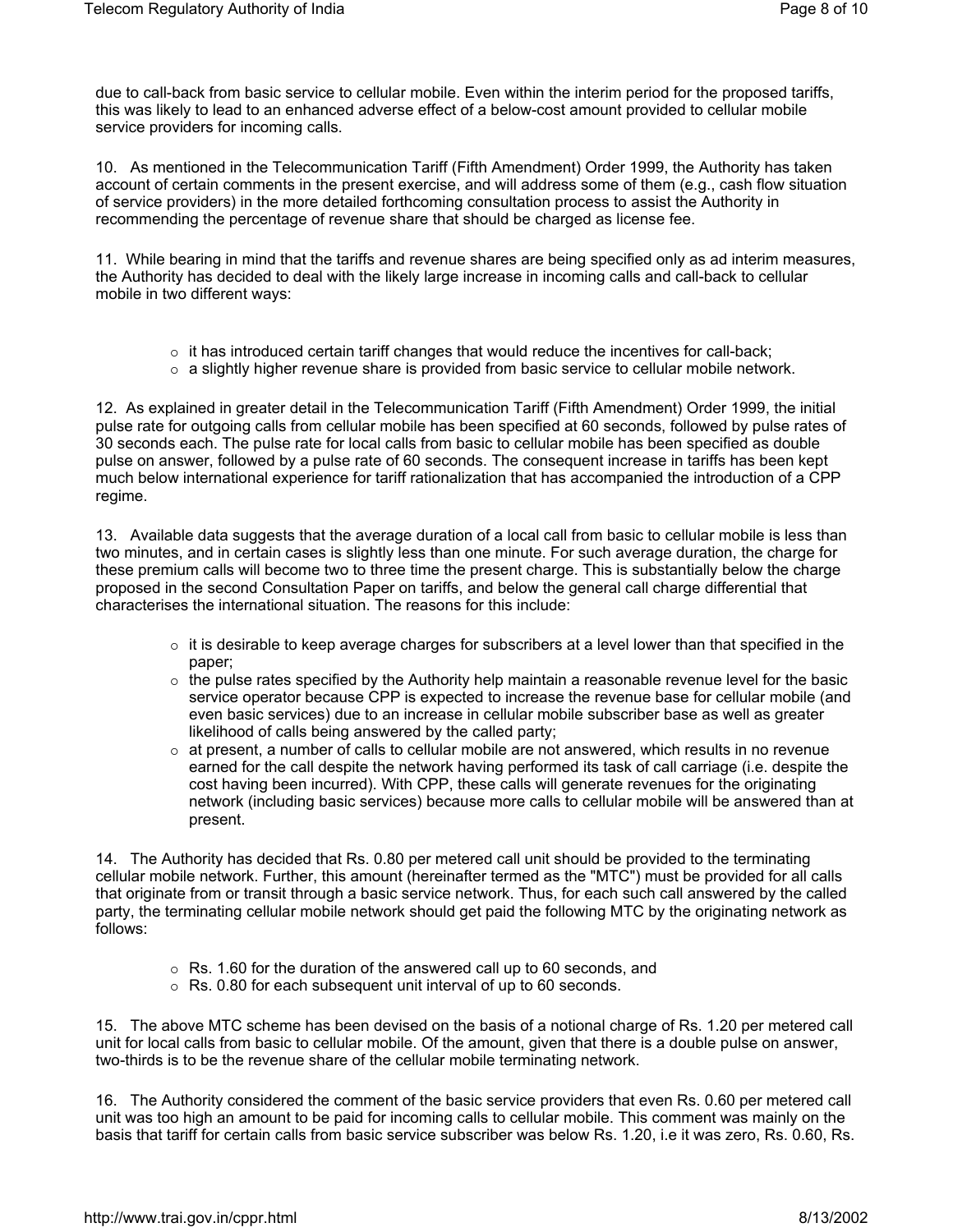0.80 or Re. 1 per metered call unit. The Authority noted that other than certain free calls, the standard tariffs specified by it were Rs. 0.80 and Rs. 1.20 per metered call unit for rural subscribers, and Re. 1 and Rs. 1.20 per metered call unit for urban subscribers. Tariffs lower than these rates are part of the alternative tariff package and the responsibility of the service providers that gives that alternative tariff package. Moreover, even if one considers these alternative tariffs, the revenues are likely to be much higher.

17. The analysis of the basic service providers is made in a static framework where MTC is compared with subscriber tariff. In a network with large portion of costs accounted by fixed costs, an increase in usage (which is a normal result of moving to CPP scheme for cellular mobile) provides additional revenues for the fixed costs incurred. This implies that the costs per unit call also decrease with a rising number of calls made, including for calls that presently are carried on the network but are not answered by the cellular mobile subscriber because of the high tariff for incoming calls in cellular mobile.

18. Another important point to take into account is that the Authority has not reduced the payment received (at Rs. 1.20 per metered call unit) by the basic service provider for calls from cellular mobile terminated in (or transiting through) the basic service network. This is the highest tariff rate applicable to local calls, and exceeds that likely to apply in a reasonable interconnection framework to a network which provides bulk calls to the basic service network.

19. Bearing the above factors in mind, the Authority has decided that the ad interim revenue share encompassed in this Regulation is a balanced one. Further, this interim regime will be replaced next year by a cost-based access/usage charge interconnection and revenue sharing regime.

20. In the initial stage of CPP, a simple scheme for MTC needs to be implemented. Thus, the cellular service provider in a particular service area has to be paid MTC for all calls terminating in its network (including international calls), except those made from its own network (i.e. except for intra-network calls). The MTC for international calls will be paid by the network that hands over the call to the terminating network. This is in effect a charge paid for terminating the call on the cellular mobile network out of the proceeds received from foreign networks for carrying and terminating a call in the domestic territory.

21. Further, the amount of MTC specified above will remain the same for the entire 24 hour period of the day. Once detailed billing and calling line identification facility is available in general, and local calls could be easily separated from STD and other calls, a change in this system of constant MTC would be considered by the Authority. The Authority expects that detailed billing facility and calling line identification will be installed in twothirds of the relevant exchanges within a period of six months, and in all of them within a period of one year from the date of publication of this Regulation.

22. In addition to the tariffs for local calls to cellular mobile, the Telecommunication Tariff (Fifth Amendment) Order 1999 specifies tariffs for STD calls to cellular mobile. The STD pulse rates for these calls are the pulse rate are derived in such a manner that for STD calls in each distance category, there is adequate amount for paying MTC to the terminating cellular mobile network.

23. If networks of the originating and terminating service providers are directly connected then the originating service provider shall directly pay the requisite amount of MTC to the terminating service provider. Otherwise, the MTC amount will be handed over by the initiating network to the transit network provider. The payment of MTC will be passed on to the terminating network in the same ("chain-like") manner as payment of usage (or interconnection) charges.

24. Except for the payment of MTC to the terminating cellular network, the conditions for interconnection charge and revenue sharing remain similar to those notified earlier in the Telecommunication Interconnection (Charges and Revenue Sharing) Regulation 1999. Hence, for STD calls from basic service subscriber to cellular mobile and local and STD calls from cellular mobile to cellular mobile that transit through a basic service network:

(a) an amount of Rs. 0.48 per metered call (measured at the point of interconnection) has to be paid by the originating network to the transit basic service network if the call originates from a basic service subscriber;